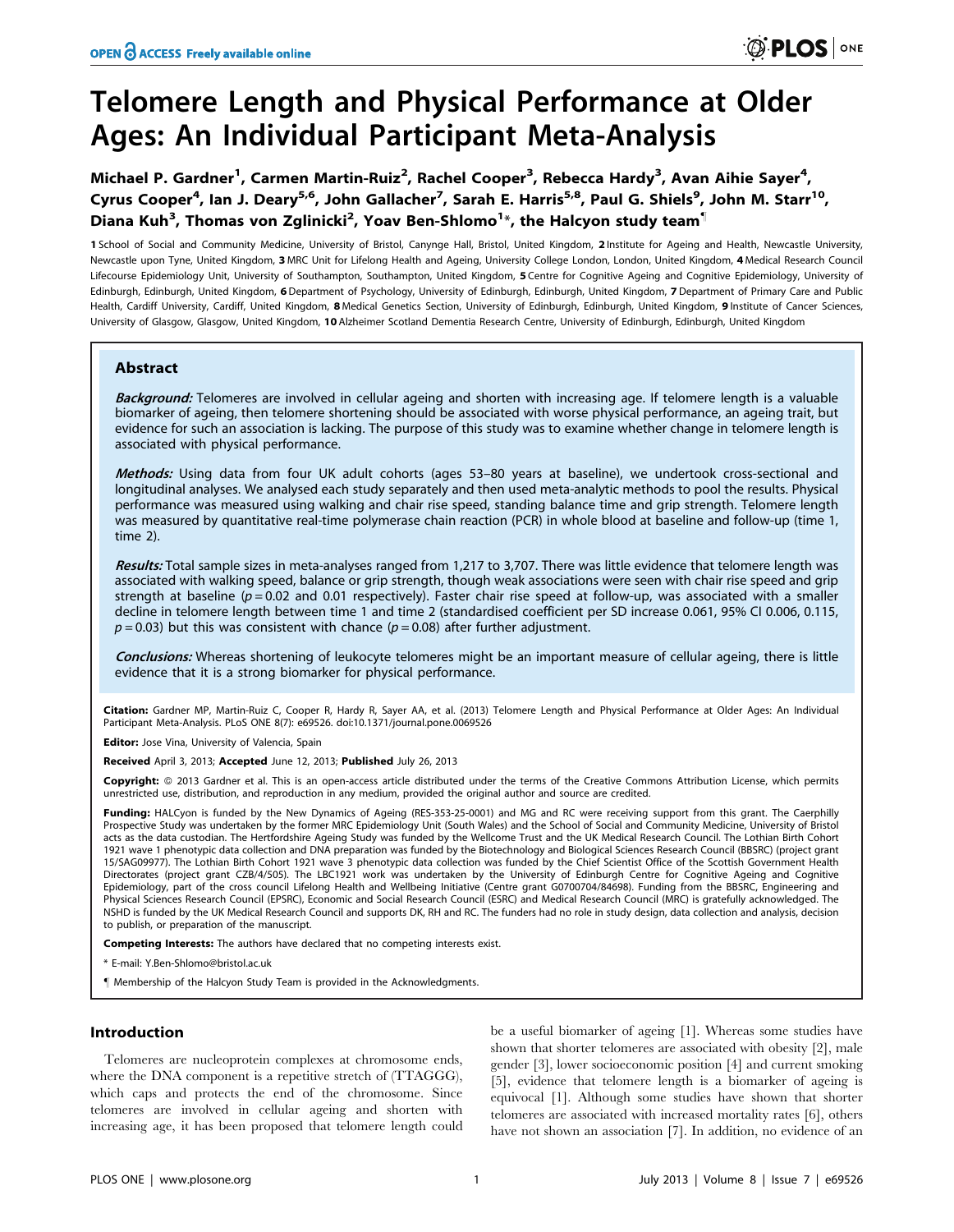association between telomere length and frailty was found in a study of adults aged 65 years and older even though the frailty index (physical, psychological and functional domains) is supposedly a good measure of biological ageing [8].

Physical performance can be assessed using simple, objective measures such as chair rise time, grip strength, standing balance and walking speed [9]. Furthermore, reduced performance in each of these measures is a predictor of all cause mortality [9]. We are aware of only four studies which have examined the associations between telomere length and objective measures of physical performance [10–13]. None of these studies found evidence of an association between telomere length and grip strength [10–13]. Furthermore, no evidence of an association was observed between telomere length and walking speed in the two studies which have examined this [11,12]. A limitation of these four studies is that they are cross-sectional and did not examine chair rise time or standing balance.

We have undertaken an individual participant data (IPD) metaanalysis [14] using four cohorts, including new unpublished data, as part of the Healthy Ageing across the Life course (HALCyon) programme, to assess the associations between telomere length and four physical performance tests. Each cohort has repeat telomere length measures (time 1 and time 2), with the period between times ranging from 7.5 to 10.2 years. Our approach has several advantages: (a) ability to examine whether age-related changes in telomere length are associated with physical performance; (b) greater statistical power to detect modest associations; (c) standardising analyses by handling covariates and physical performance measures in the same way across studies. The aims of this study were to investigate whether longer telomeres were associated with: (1) better physical performance in cross-sectional analyses, (2) better future physical performance in prospective analyses, whether (3) telomere length at baseline predicted change in physical performance and whether (4) change in telomere length was associated with better physical performance at follow-up.

# Methods

## The Cohorts

The Healthy Ageing across the Life Course (HALCyon) programme is a cross-cohort study on ageing. We have included data from four of the nine UK cohort studies involved in HALCyon which have data on both telomere length and physical performance. These were the Caerphilly Prospective Study (CaPS) [15], the Hertfordshire Ageing Study (HAS) [16], the Lothian Birth Cohort 1921 (LBC1921) [17] and the MRC National Survey of Health and Development (NSHD) [18,19]. (Appendix S1).

## Ethics Statements

Ethical approval was given for the CaPS by the Ethics Committee of the Division of Medicine of the former South Glamorgan Area Health Authority. Approval for phase 5 came from the South East Wales Research Ethics Committee. For HAS, ethical approval was given by the Bedfordshire and Hertfordshire Local Research Ethics Committee and the West Hertfordshire Local Research Ethics Committee. Ethical approval was given for LBC1921 by the Multicentre Research Ethics Committee for Scotland and the Lothian Research Ethics Committee. Ethical approval for NSHD was given by the North Thames Multi-Centre Research Ethics Committee (age 53 y) and the Central Manchester Research Ethics Committee and the Scottish A Research Ethics Committee (age 60–64).

#### Data Availability

Data access for CaPS is available via a request to the data steering committee (see http://www.bris.ac.uk/social-communitymedicine/projects/caerphilly/). Bona fide researchers can apply to access the HAS data via a standard application procedure (further details available at : http://www.mrc.soton.ac.uk). Bona fide researchers can apply to access the LBC1921 data via a standard application procedure. Further details available in the open accessed article [17]. Bona fide researchers can apply to access the NSHD data via a standard application procedure (further details available at : http://www.nshd.mrc.ac.uk/data. aspx).

## Physical Performance Measures

Different tests were available at baseline and follow-up across the four cohorts (Appendix S2).

Walking speed. In CaPS and NSHD, the time to get up from a chair, walk 3 m at normal speed, turn around, walking back and sitting down was recorded (TUG test) [20]. In HAS, participants walked at a normal pace over a 3 m course. In LBC1921 participants walked as quickly but as safely as possible over a 6 m course and the times recorded. In HAS, LBC1921 and NSHD one trial was performed and in CaPS two trials were performed and the average value used.

**Chair rises.** The time taken for participants to stand up from a chair and sit down as fast as possible five times in HAS and ten times in NSHD, was recorded.

Grip strength. Dynamometers were used to record either two (NSHD) or three (HAS) measures in each hand or three measures in the dominant hand (LBC1921). In each of the cohorts, maximum grip strength (kg) achieved was used in analyses.

**Standing balance.** In each of the cohorts, standing balance was the longest time up to 30 s that a participant could stand on one leg with eyes open. One trial was performed in HAS and NSHD and two trials were performed in CaPS (with the best value used).

Harmonisation of physical performance measures. To take account of the different protocols used in assesssing physical performance across cohorts, we harmonised these measures [21]. Walking times were converted into walking speed (metres/minute) and chair rise times were converted into chair rise speed (stands/ minute) and these measures were standardised by computing study-specific z-scores. Balance time was dichotomised with those in the bottom 20<sup>th</sup> centile classified with poor balance and compared with the rest of the participants.

#### Telomere Length Measures

Telomere length was measured by quantitative real-time polymerase chain reaction (PCR) in whole blood DNA as abundance of telomeric template versus a single gene [7]. All measurements were undertaken in the same laboratory. Measurements were performed in quadruplicate on an Applied Biosystems 7900 HT Fast Real Time PCR system with 384-well plate capacity. The intra-assay coefficient of variation was 2.7% while the inter-assay coefficient of variation was 5.1%. To correct for inter-plate variation, four internal control DNA samples of known telomere length were run within each plate and used to generate a regression line by which values of relative telomere length for the actual samples were converted into absolute telomere lengths in base pairs. For details of primer sequences (including telomeric primers and control gene primers) and a description of the DNA isolation methods see Appendix S3.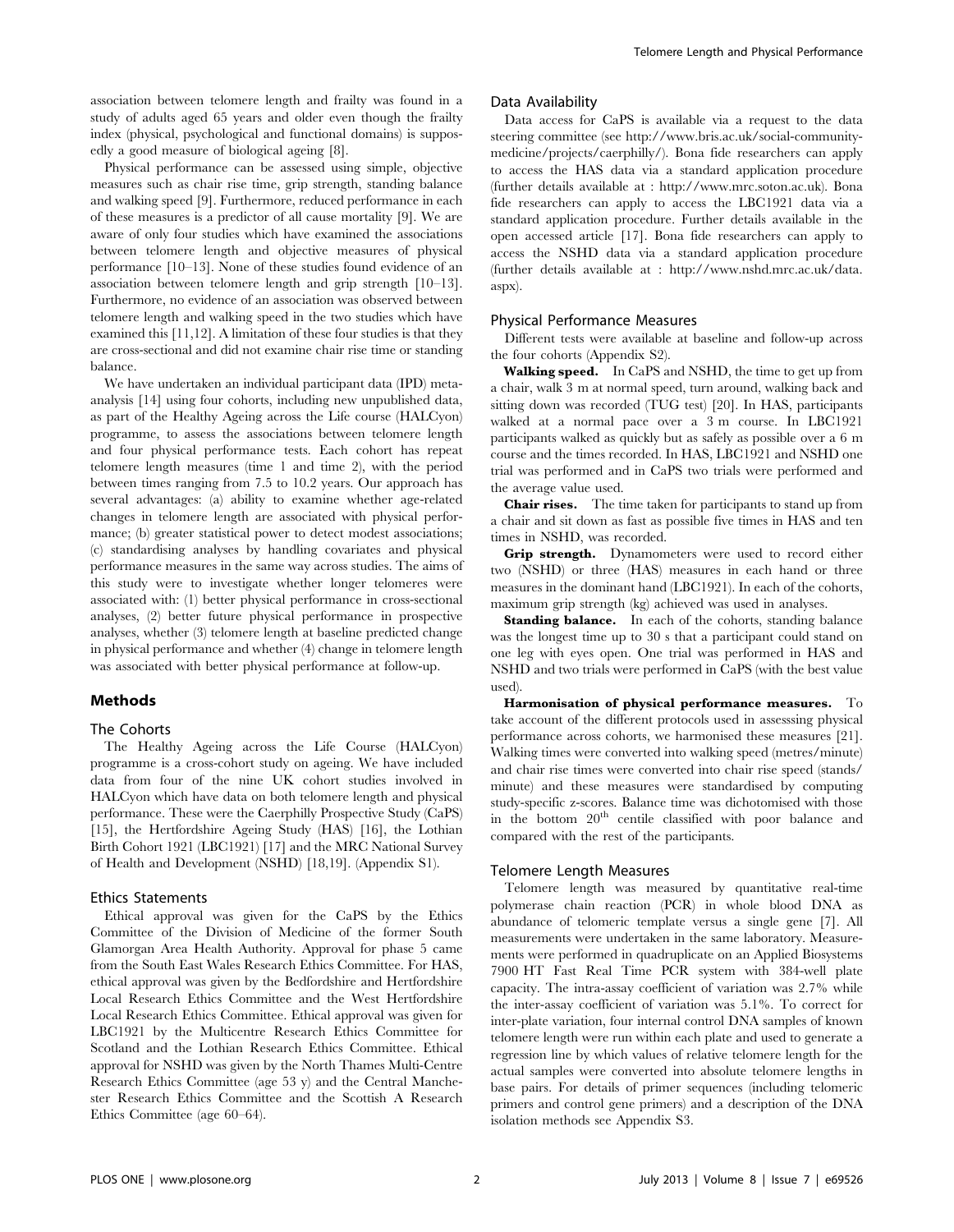Table 1. Characteristics of the participants at time 1 and time 2, by study.

| Variable                                   | CaPS                     | <b>HAS</b>        | <b>LBC1921</b>           | <b>NSHD</b>              |  |
|--------------------------------------------|--------------------------|-------------------|--------------------------|--------------------------|--|
| $N^{\dagger}$                              | 966                      | 656               | 493                      | 2558                     |  |
| Gender (% male)                            | 100                      | 69.4              | 48.8                     | 46.7                     |  |
| Age at time 1 (years)                      | 64.5(4.1)                | 67.0(2.2)         | 79.1 (0.6)               | 53.4(0.2)                |  |
| Age at time 2 (years)                      | 72.8 (3.9)               | 76.3(2.2)         | 86.6 (0.4)               | 62.7(1.0)                |  |
| BMI (Kg/m <sup>2</sup> )                   | 27.3(3.6)                | 26.9(3.6)         | 25.9(4.1)                | 26.9(4.1)                |  |
| Current smoker (%)                         | 17.6                     | 8.0               | 2.4                      | 17.6                     |  |
| Lower SEP (%)                              | 59.5                     | 46.2              | 36.0                     | 22.6                     |  |
| Lower Health Status (%)                    | 47.5                     | 27.1              | 35.2                     | 8.6                      |  |
| Telomere length at time 1 (kb)             | 4.3(1.6)                 | 5.2(1.6)          | 4.1(0.4)                 | 5.6(1.9)                 |  |
| Telomere length at time 2 (kb)             | 3.3(1.3)                 | 3.9(1.3)          | 4.2(0.6)                 | 4.3(1.3)                 |  |
| Walking speed <sup>a</sup> (m/min)         | $\qquad \qquad -$        | 51.3(9.9)         | 66.6 (24.1)              | $\overline{\phantom{0}}$ |  |
| TUG speed <sup>b</sup> (m/min)             | 35.7(7.4)                | $\qquad \qquad -$ | $\overline{\phantom{m}}$ | 42.3 (8.4)               |  |
| Standing balance <sup>c</sup> (s)          | $15.7(4.8-30)$           | $10.3(4.0-27.6)$  |                          | $30(12.3-30)$            |  |
| cut-point (bottom 20%) (s)                 | 3.8                      | 3.0               | $\overline{\phantom{m}}$ | 9.1                      |  |
| Chair rise speed <sup>d</sup> (stands/min) |                          | 16.1(4.4)         |                          | 25.6(7.4)                |  |
| Grip strength (Kg)                         |                          |                   |                          |                          |  |
| Males                                      |                          | 39.1(7.9)         | 28.6(7.3)                | 47.1 (11.7)              |  |
| Females                                    | $\overline{\phantom{0}}$ | 24.4 (7.0)        | 15.4(4.0)                | 27.4(7.5)                |  |

{ N is the maximum sample size in age and sex adjusted analyses at either time 1 or time 2. Results are presented as mean (SD), unless otherwise stated and are based on complete case analysis. Physical performance measures are taken from time 1. Covariates are given at time 1 unless otherwise stated. Health status was at time 2 in CaPS.

a<br>Walking speed in HAS is based on a 3 m walk at normal page and in LBC1921 it is a 6 m walk undertaken as quickly but as safely as possible.

bWalking speed in CaPS and NSHD is based on the get up and go test (TUG), which involves walking 6 m at a normal pace.

<sup>c</sup>Standing balance in CaPS, HAS and NSHD is a one-legged stand for 30 s. Median balance times (and inter-quartile range) and cut-point times for bottom 20% are given. <sup>d</sup>Chair rise speed in stands/minute is calculated as the number of stands (5 in HAS and 10 in NSHD)/time taken for those stands. doi:10.1371/journal.pone.0069526.t001

## Clinical and Questionnaire-based Data

Potential confounders were identified *a priori* based on existing literature (age [22], gender [23], adiposity [2], smoking status [5], socioeconomic position [4] and health status [24,25]). Anthropometric measures were taken at clinic or nurse home visits. Standing height was measured to the nearest mm using a stadiometer and weight was measured in kilograms (Kg) using standardised scales. Body Mass Index (BMI) was calculated as weight divided by height<sup>2</sup> (kg/m<sup>2</sup>) and was used as a measure of adiposity. Smoking behaviour was assessed by self-completed questionnaire (CaPS) or medical interview (HAS, LBC1921 and NSHD). Smoking status was classified into never, past or current. In CaPS, HAS and NSHD, socioeconomic position was defined by the British Registrar General's classification of occupation and based on own occupation in adult life. In LBC1921, occupational social class was assessed using the standard UK Classification of Occupations, placing occupation into five categories [11]. This was based on their own highest ranked occupation, or for married women their husband's. In CaPS, HAS and NSHD, lower socioeconomic position was classified as manual (skilled manual, semi-skilled manual and unskilled) and in LBC1921, it was classified as the three non-professional classes. For health status, reported history of cardiovascular disease and diabetes was available in all of the cohorts and reported history of cancer was available in CaPS, LBC1921 and NSHD. Additional health status data was available in LBC1921 (cerebrovascular disease and dementia) and in NSHD (epilepsy). Poor health status was defined as having one or more of the specified health conditions.

# Statistical Analysis

We used linear regression models to analyse walking speed, chair rise speed and grip strength and logistic regression analysis for standing balance. To take account of protocol variability in blood storage, DNA extraction and measurement of telomere length, we converted the absolute measures to study-specific zscores. We adjusted the final model for all potential confounders (age, gender, BMI, smoking status, socioeconomic position and health status).

We undertook a series of analyses: (a) cross-sectional analyses between telomere length and physical performance at time 1, (b) cross-sectional analyses between telomere length and physical performance at time 2, (c) prospective analyses between telomere length at time 1 and physical performance at time 2, (d) analyses of change in telomere length in relation to physical performance at time 2 (this examined physical performance at time 2 with telomere length at time 2 conditional on time 1) and (e) analyses of telomere length at time 1 in relation to longitudinal changes in physical performance. This last analysis regressed physical performance at time 2 on telomere length at time 1 and adjusted for physical performance at time 1. Standing balance times were highly skewed and change in standing balance was only possible in NSHD. To identify change in standing balance time we derived a three-level ordinal variable, with the inability to balance for more than or equal to  $\leq$  s as the criteria for poor balance. Those with good balance (i.e. times  $\geq$  5 s) at times 1 and 2 were used as the baseline group and coded as 0, those who 'improved' (i.e. had poor balance at time 1 but not at time 2) ( $n = 38$ ) were also included in this category, those whose performance declined (i.e. had good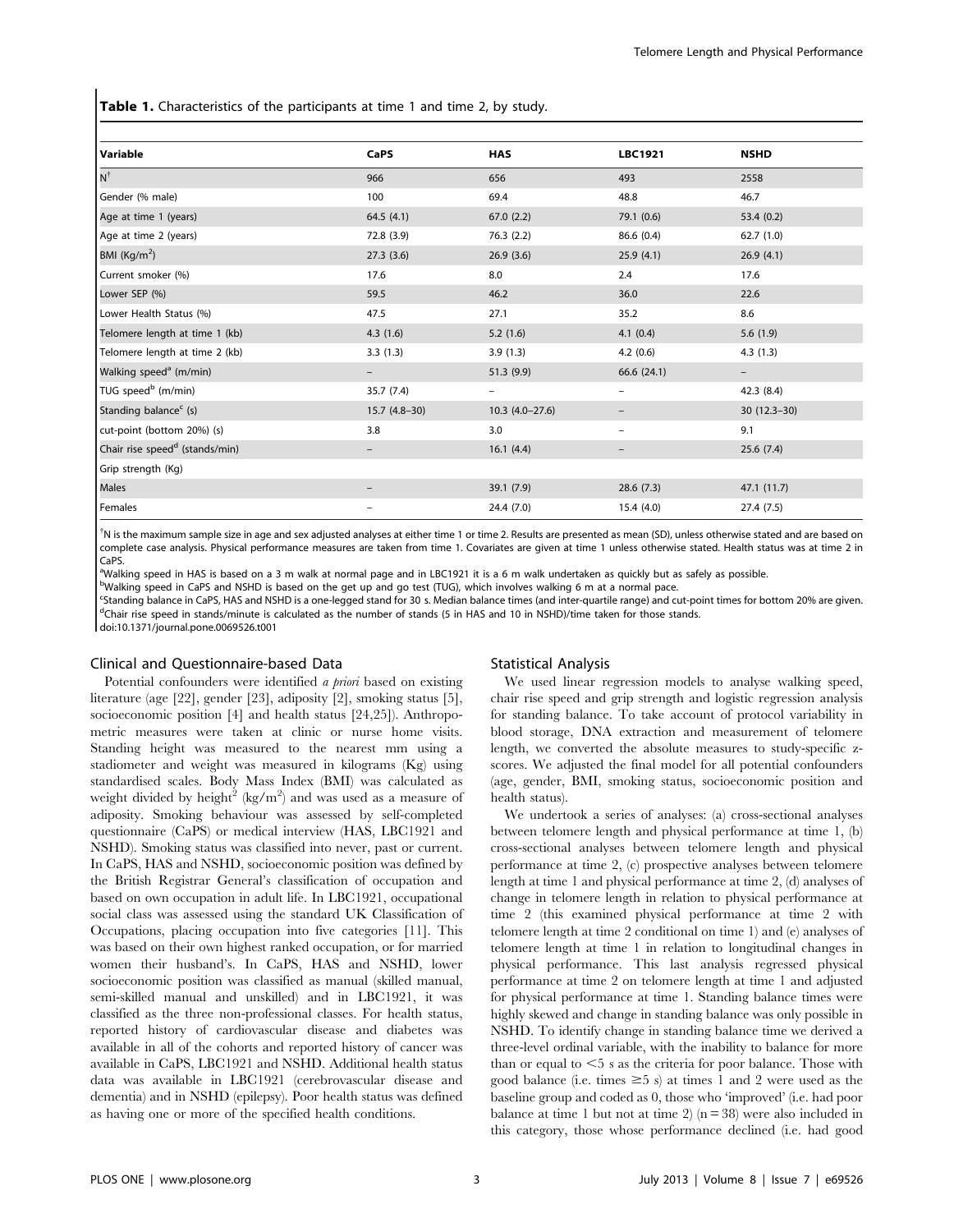

Telomere length at time 2 conditional on telomere length at time 1 and walking speed at time 2

Figure 1. Meta-analysis for the association between telomere length at time 2 conditional on telomere length at time 1 and walking speed at time 2 adjusted for age and sex. doi:10.1371/journal.pone.0069526.g001

balance at time 1 but poor balance at time 2) were coded as 1 and those with consistently poor balance were coded as 2. We then undertook ordered logistic regression using this outcome variable.

We undertook a two stage meta-analysis of individual participant data with each model initially run within each cohort (the first stage). The cohort-specific effect estimates and standard errors were then pooled using meta-analysis (the second stage). We performed random-effects meta-analyses using the DerSimonian and Laird method [26] as our a priori was that there would be heterogeneity due to differences in measurement protocols. In model A we adjusted for age and gender and in model B additionally for BMI, smoking status, socioeconomic position and health status. We investigated between study heterogeneity using the  $I<sup>2</sup>$  statistic [27]. We plotted Forest plots in the order of mean age and re-ran meta-analyses with each study taken out in turn to see whether this influenced the  $I^2$  statistic.

We undertook a series of sensitivity analyses: a) excluding any cohorts which were outliers, b) modelling telomere length in three equal groups (tertiles), c) inclusion of subjects unable to perform the physical performance tests who are initially excluded due to missing outcome data, d) computing sex-specific z-scores for walking speed and chair rise speed, e) using less than 5 s as the criterion for poor balance, f) using the TUG test rather than the 3 m walk test for HAS and g) using the continuous standing balance time score with eyes closed in the analysis for change in balance time for NSHD (Appendix S4).

#### Results

Descriptive characteristics of the four studies are shown in Table 1. Age range was from 53 to 80 years at time 1, the youngest cohort being NSHD and the oldest LBC1921. The median time lag and inter-quartile range between times 1 and 2 ranged from 7.5 (7.3–7.8) years in LBC1921 to 10.2 (9.3–10.8) years in NSHD. Variation in mean walking speeds between cohorts was partly due to the difference between studies in the protocols for this test.

#### Meta-analyses

Total sample size in the age and sex-adjusted models varied between 1,217 and 3,707 depending on the meta-analysis (Table 2). Associations between telomere length and physical performance from meta-analyses are detailed in Table 2, Figure 1, Figure 2 and Appendix S5.

Walking speed. No association was observed in crosssectional analyses at time 1 or time 2 between telomere length and walking speed (Table 2). Furthermore, there was little evidence of an association between either telomere length at time 1 and walking speed at time 2 (Table 2), or between change in telomere length and walking speed at time 2 (Table 2; Figure 1). Longer telomeres at time 1 were weakly associated with less decline in walking speed even after full adjustment  $(p=0.16;$ Table 2), although this result was based on just one study (LBC1921).

Chair rise speed. Longer telomeres at time 1 were associated with quicker chair rise speed at time 1 (Table 2),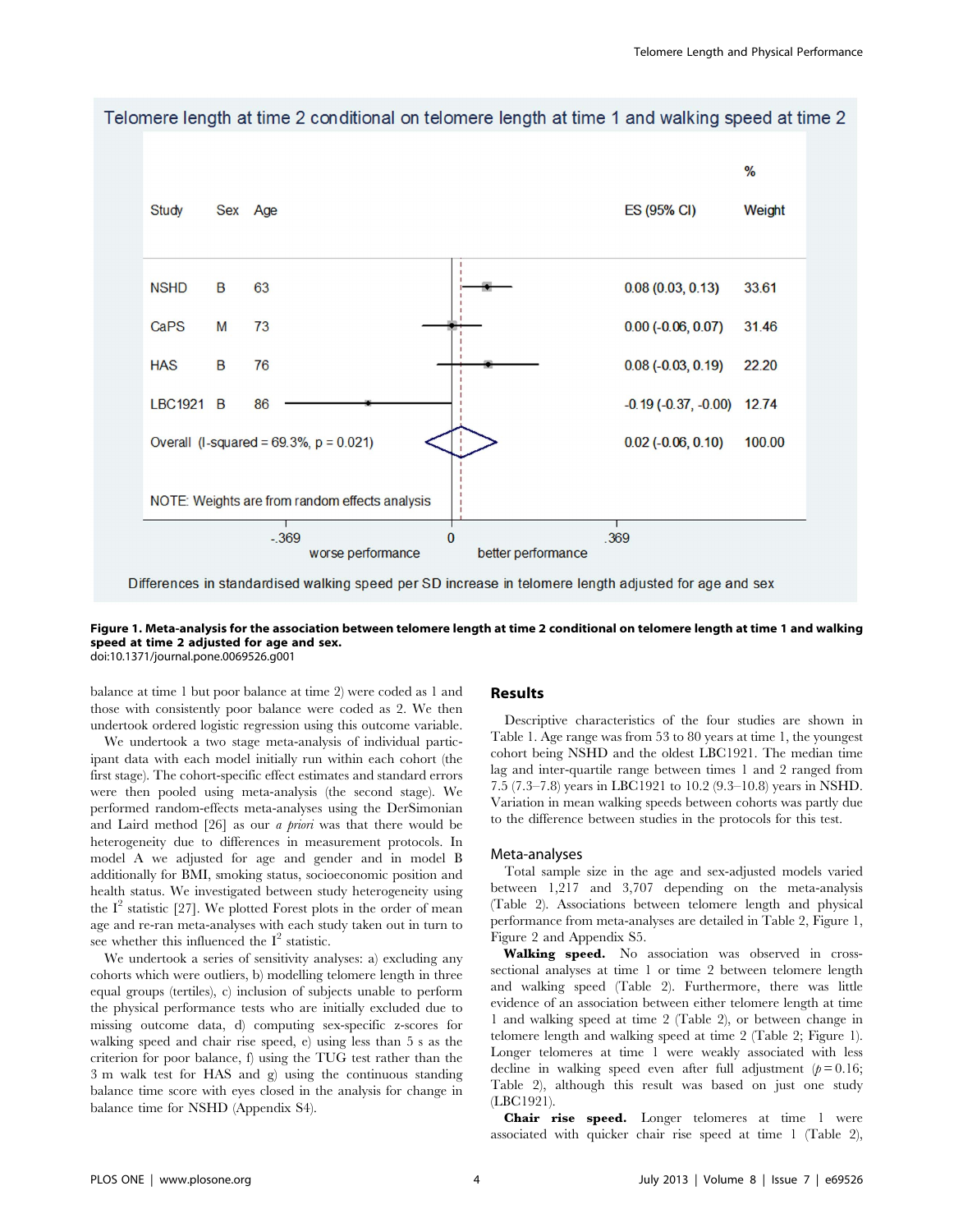

Telomere length at time 2 conditional on telomere length at time 1 and chair rise speed at time 2

Differences in standardised chair rise speed per SD increase in telomere length adjusted for age and sex

#### Figure 2. Meta-analysis for the association between telomere length at time 2 conditional on telomere length at time 1 and chair rise speed at time 2 adjusted for age and sex. doi:10.1371/journal.pone.0069526.g002

although this result was based on one study (NSHD). In crosssectional associations at time 2, longer telomeres were weakly associated with quicker chair rise speed ( $p = 0.06$  in age and sex adjusted models and  $p = 0.13$  in the fully adjusted model, Table 2). A smaller decline in telomere length between time 1 and time 2 was associated with a quicker chair rise speed when age and sex adjusted ( $p = 0.03$ ; Figure 2), weakly attenuated when fully adjusted  $(p=0.08)$ . There was no evidence of an association between telomere length at time 1 and chair rise speed at time 2 (Table 2), or between telomere length at time 1 and change in chair rise speed (Table 2).

**Standing balance.** There was no evidence of an association in cross-sectional analyses between telomere length at either time 1 or time 2 and balance (Table 2), nor between telomere length at time 1, or change in telomere length and balance at time 2 (Table 2). Moreover, there was little evidence of an association between telomere length at time 1 and change in balance time (Table 2).

Grip strength. Whilst there was little evidence of crosssectional associations at time 1 between telomere length and grip strength when age and sex adjusted  $(p=0.49)$ , longer telomeres at time 1 were associated with stronger grip strength at time 1 after further adjusting for BMI, smoking status, socioeconomic position and health status  $(p=0.01)$ . This was mainly due to the effect of further adjustments for smoking status and health status in HAS, associations which were initially weakly negative becoming weakly positive, albeit consistent with chance. There was little evidence of an association between telomere length and grip strength in crosssectional analyses at time 2 (Table 2). There was no evidence of an

association between telomere length and grip strength in prospective analyses.

## Heterogeneity

There was evidence of moderate heterogeneity between studies in age and sex-adjusted meta-analyses of telomere length and walking speed  $(I^2 = 36.0\%$  to 69.3%) and telomere length and grip strength  $(I^2 = 36.2\%$  to 68.4%). Omitting the LBC1921 cohort from the meta-analyses of associations between telomere length at time 1 and walking speed at time 2 ( $I^2 = 36.0\%$  to 13.0%) and between telomere length at time 1 and grip strength at time 2  $(I^2 = 36.2\%$  to 0.0%), resulted in a reduction in the level of heterogeneity. Omitting the LBC1921 cohort from associations between telomere length at time 1 and grip strength at time 1 resulted in an increase in the level of heterogeneity  $(I^2 = 68.4\%$  to 84.1%). Removal of each study in turn from the remaining metaanalyses did not greatly effect the level of heterogeneity (data not shown).

#### Sensitivity Analyses

We found little effect on the meta-analyses for a wide range of sensitivity analyses which did not alter our main conclusions (Appendix S4).

# **Discussion**

In general there was little evidence that telomere length – or maintenance of telomere length over time – was associated with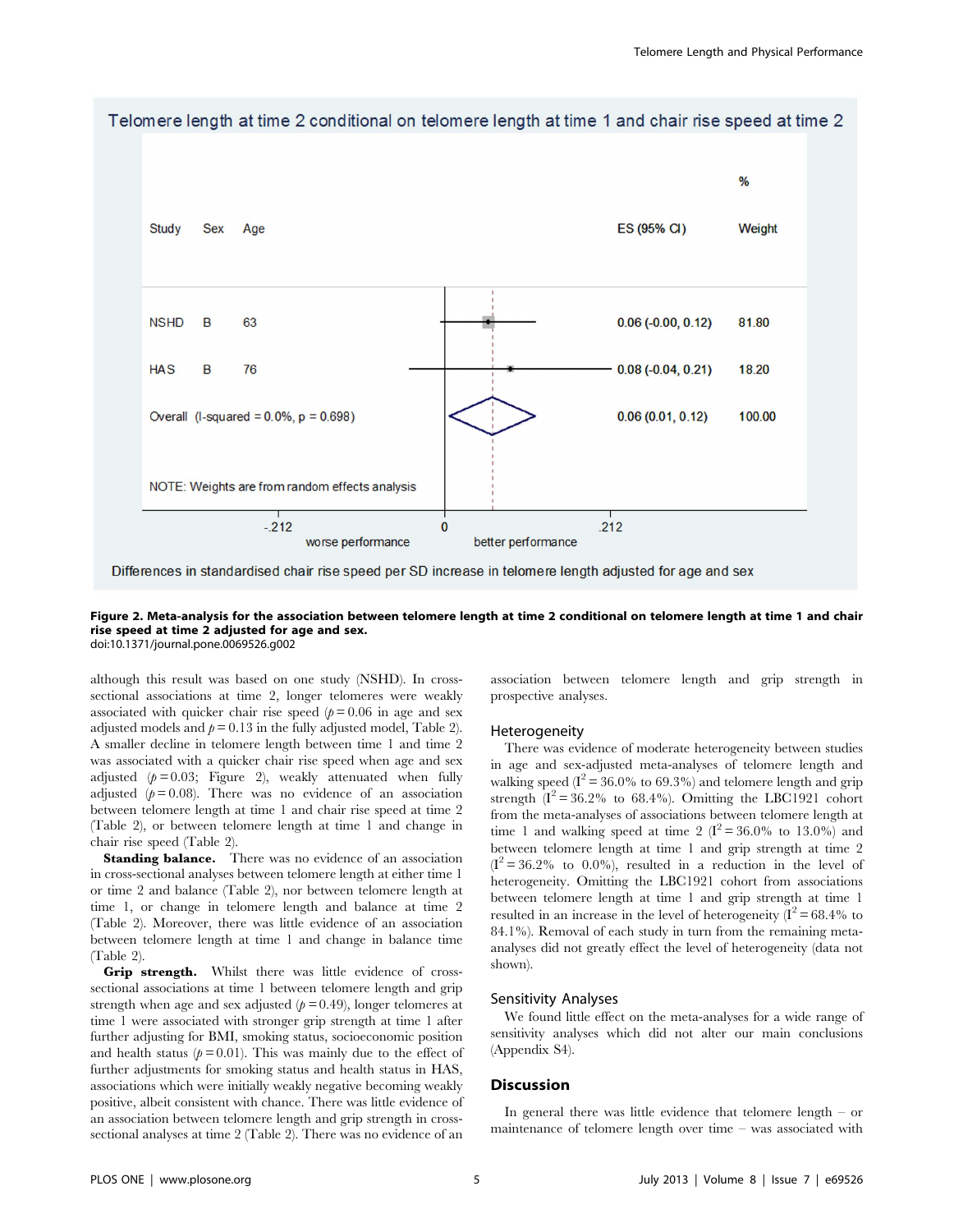Table 2. Overall summary estimates of effect for the associations between telomere length (TL) at times 1 and 2 and physical performance (PP) at times 1 and 2 from random effects meta-analyses.

|                                              |                |                              | <b>Model A</b>         |                  |       |                                                               |          |                 | Model B                            |       |                         |
|----------------------------------------------|----------------|------------------------------|------------------------|------------------|-------|---------------------------------------------------------------|----------|-----------------|------------------------------------|-------|-------------------------|
| Outcome (PP) and                             |                |                              | (Age, sex<br>adjusted) |                  |       |                                                               |          |                 | (Fully<br>adjusted <sup>##</sup> ) |       |                         |
| telomere length (T)**                        | No*            | $\boldsymbol{\beta}^\dagger$ | 95% CI                 | $P$ -value $I^2$ |       | P-value <sup><math>\uparrow</math></sup> $\upbeta^{\uparrow}$ |          | 95% CI          | $P-$ value                         | $l^2$ | $P$ -value <sup>‡</sup> |
| Walking speed $^{\dagger\dagger}$ (sd score) |                |                              |                        |                  |       |                                                               |          |                 |                                    |       |                         |
| $T1-PP1 (n = 491)$                           | $\mathbf{1}$   | 0.019                        | $-0.075, 0.112$        | 0.70             |       |                                                               | 0.020    | $-0.075, 0.116$ | 0.67                               |       |                         |
| $T2-PP2 (n = 2319)$                          | $\overline{4}$ | 0.013                        | $-0.060, 0.086$        | 0.73             | 66.8% | 0.03                                                          | 0.027    | $-0.037, 0.091$ | 0.41                               | 56.8% | 0.07                    |
| T1-PP2 $(n = 2907)$                          | 4              | 0.016                        | $-0.033, 0.065$        | 0.52             | 36.0% | 0.20                                                          | 0.011    | $-0.031, 0.053$ | 0.61                               | 18.2% | 0.30                    |
| T2T1-PP2 $(n = 2021)$                        | $\overline{4}$ | 0.022                        | $-0.058, 0.101$        | 0.60             | 69.3% | 0.02                                                          | 0.026    | $-0.047, 0.099$ | 0.48                               | 62.7% | 0.05                    |
| $T1-\Delta PP$ (n = 144)                     | $\mathbf{1}$   | 0.121                        | $-0.021, 0.263$        | 0.09             |       |                                                               | 0.109    | $-0.043, 0.260$ | 0.16                               |       |                         |
| Chair rise speed (sd score)                  |                |                              |                        |                  |       |                                                               |          |                 |                                    |       |                         |
| T1-PP1 $(n = 2447)$                          | $\mathbf{1}$   | 0.041                        | 0.001, 0.080           | 0.04             |       |                                                               | 0.046    | 0.006, 0.085    | 0.02                               |       |                         |
| T2-PP2 $(n = 1236)$                          | $\overline{2}$ | 0.052                        | $-0.003, 0.106$        | 0.06             | 0.0%  | 0.72                                                          | 0.042    | $-0.012, 0.097$ | 0.13                               | 0.0%  | 0.96                    |
| T1-PP2 ( $n = 2025$ )                        | 2              | 0.004                        | $-0.039, 0.047$        | 0.87             | 0.0%  | 0.92                                                          | 0.008    | $-0.035, 0.051$ | 0.71                               | 0.0%  | 0.80                    |
| T2T1-PP2 ( $n = 1217$ )                      | $\overline{2}$ | 0.061                        | 0.006, 0.115           | 0.03             | 0.0%  | 0.70                                                          | 0.049    | $-0.006, 0.104$ | 0.08                               | 0.0%  | 0.72                    |
| $T1 - \Delta PP$ (n = 1711)                  | $\overline{1}$ | $-0.016$                     | $-0.059, 0.027$        | 0.47             |       |                                                               | $-0.012$ | $-0.055, 0.030$ | 0.57                               |       |                         |
| <b>Odds of poor balance</b>                  |                |                              |                        |                  |       |                                                               |          |                 |                                    |       |                         |
| $T1-PP1 (n = 2578)$                          | $\overline{1}$ | 0.97                         | 0.87, 1.07             | 0.53             |       |                                                               | 0.95     | 0.85, 1.05      | 0.31                               |       |                         |
| T2-PP2 $(n = 2239)$                          | 3              | 1.01                         | 0.91, 1.11             | 0.93             | 0.0%  | 0.64                                                          | 1.02     | 0.91, 1.14      | 0.79                               | 0.0%  | 0.80                    |
| T1-PP2 $(n = 2844)$                          | 3              | 1.03                         | 0.94, 1.13             | 0.52             | 0.0%  | 0.63                                                          | 1.02     | 0.92, 1.13      | 0.69                               | 0.0%  | 0.61                    |
| T2T1-PP2 ( $n = 1949$ )                      | 3              | 1.00                         | 0.90, 1.12             | 0.99             | 0.0%  | 0.41                                                          | 0.99     | 0.87, 1.11      | 0.82                               | 0.0%  | 0.71                    |
| $T1 - \Delta PP$ (n = 1809)                  | $\overline{1}$ | 1.09                         | 0.95, 1.25             | 0.20             |       |                                                               | 1.09     | 0.95, 1.26      | 0.21                               |       |                         |
| Grip strength (Kg)                           |                |                              |                        |                  |       |                                                               |          |                 |                                    |       |                         |
| T1-PP1 $(n = 3707)$                          | 3              | 0.176                        | $-0.321, 0.673$        | 0.49             | 68.4% | 0.04                                                          | 0.391    | 0.090, 0.693    | 0.01                               | 0.0%  | 0.48                    |
| T2-PP2 $(n = 1386)$                          | 3              | 0.230                        | $-0.403, 0.863$        | 0.48             | 42.7% | 0.18                                                          | 0.243    | $-0.450, 0.936$ | 0.49                               | 46.5% | 0.16                    |
| T1-PP2 $(n = 2208)$                          | 3              | 0.099                        | $-0.424, 0.622$        | 0.71             | 36.2% | 0.21                                                          | 0.201    | $-0.304, 0.706$ | 0.44                               | 27.2% | 0.25                    |
| T2T1-PP2 ( $n = 1362$ )                      | 3              | 0.301                        | $-0.383, 0.985$        | 0.39             | 46.6% | 0.15                                                          | 0.216    | $-0.286, 0.717$ | 0.40                               | 3.8%  | 0.35                    |
| $T1 - \Delta PP$ (n = 2152)                  | 3              | $-0.059$                     | $-0.383, 0.265$        | 0.72             | 0.0%  | 0.59                                                          | 0.026    | $-0.310, 0.361$ | 0.88                               | 0.0%  | 0.42                    |

n = Sample size in age and sex adjusted analyses;

\*Number of studies in analyses;

\*\*T1 and T2 are telomere lengths at times 1 and 2 respectively. PP1 and PP2 are physical performance measures at times 1 and 2 respectively.

{{Walking speed includes TUG measures in CaPS and NSHD. T2T1 is telomere length at time 2 conditional on telomere length at time 1 and is a measure of change in telomere length given the initial level.  $\Delta PP$  is conditional change in physical performance between time 1 and time 2;

Mean difference in standardised walking speed; Mean difference in standardised chair rise speed; Odds Ratio of poor balance (lowest 20%). For change in balance in NSHD an ordinal group was created for balance from time 1 to time 2 where good balance was balancing  $\geq$  s and poor balance for <5 s. Here good-good is the baseline group (0) (including poor-good balance), good-poor (1) and poor-poor (2); Mean difference in grip strength;

<sup>‡</sup>P-value is obtained from the heterogeneity  $\chi^2$ 

; ``Fully adjusted model is for age, sex, BMI, smoking status, SEP and health status; Telomere length measures at times 1 and 2 have been z-scored. Random effects metaanalyses were undertaken.

doi:10.1371/journal.pone.0069526.t002

walking speed, balance or grip strength in either cross-sectional or prospective analyses. Our results show that change (smaller decline) in telomere length was associated with quicker chair rise speed at time 2 (where time period between time 1 and time 2 ranged from 7.5 years to 10.2 years) but this was consistent with chance in the fully adjusted model. There was some modest evidence that longer telomeres were associated with quicker chair rise speed at time 1 and time 2 in the partially adjusted model. There was some evidence that longer telomeres were associated with stronger grip strength at time 1 after full adjustment. There was also weak suggestive evidence that telomere length at time 1 was associated with worsening walking speed in prospective analysis but this was consistent with chance in the fully adjusted model.

Our lack of associations between telomere length and grip strength or walking speed are consistent with the literature [10– 13], with data from LBC1921 [11] included in our study. We are not aware of any studies which have examined the associations between telomere length and either balance or chair rise speed. We found weak evidence of an association between change in telomere length and faster chair rise speed but this could be due to a type I error. The lack of consistency across our various performance measures may be explained by the fact that they are measuring different underlying components of performance. Grip strength is a measure of upper body isometric strength [28], whilst balance, chair rising and walking require lower body strength, balance, postural and motor control [9]. Walking speed and chair rises are more dynamic measures than balance and additionally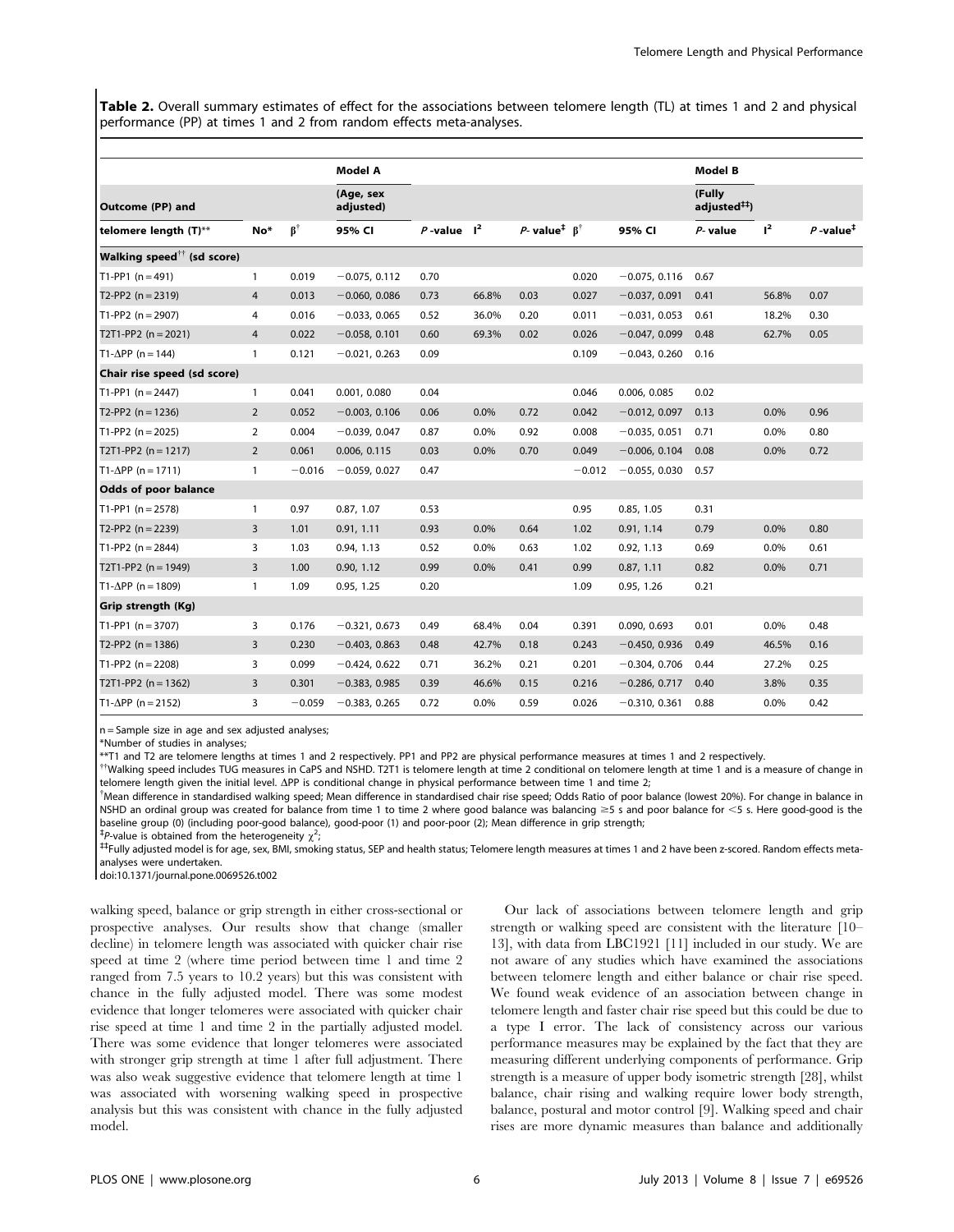require leg muscle power (to generate a force quickly) [29]. As the chair rise test makes more demands on cardiorespiratory function than the other measures this might explain the observed differences.

Oxidative stress shortens telomeres [30] and the oxidative stress hypothesis of ageing proposes that oxygen radicals affect ageing and a wide range of diseases [31]. Oxidative stress is thus expected to affect many aspects of human health, including physical performance measures [12]. Indeed, in LBC1921 (79 year olds) [32] oxidative stress genes were associated with both telomere length and grip strength. Oxidative stress might thus be a common underlying cause. LBC1921 had almost no chronological age variation, which might have facilitated finding an effect of telomere length, though the same is true of the younger NSHD birth cohort. The previous LBC1921 analysis only examined grip strength [32], hence the results might not be generalisable to other age groups or physical performance measures.

Shortening of leukocyte telomeres might be an important measure of cellular ageing [8,32] but there is little evidence that leukocyte telomere length is a bio-aging marker for physical performance [1,33]. It has been argued that telomere length should be measured in the tissue relevant for the physical perfomance measure being undertaken [13], for example in muscle cells. Whereas associations have been found between telomere length in leukocytes and skin or synovial cells [34], in peripheral blood mononuclear cells and fibroblast cells [24] and in cerebral cortex and liver cells [35], there was no evidence of an association between telomere length in white blood cells and buccal cells [36].

## Strengths and Limitations

This is the only pooled study which has looked into the association between telomere length and physical performance and includes three unpublished datasets. We have overcome the limitation of previous cross-sectional studies by using repeat measures of telomere length and physical performance to undertake prospective analyses. The individual participant data meta-analysis enabled us to conduct comparable analyses across studies. We adjusted for age, BMI, smoking status and socioeconomic position as potential confounders in a standardised fashion but we cannot exclude the possibility of residual confounding. Indeed, some potential confounders including physical fitness (e.g.  $VO_2$  max) [37,38] could not be taken into account as they had not been measured in the HALCyon cohorts. A further strength was that we examined four different objective measures of physical performance. Telomere length was measured by the same group for all four cohorts and there were a series of methodological checks. Inter-assay coefficients of variation were measured repeatedly and were always found to be below 6%. Plate-to-plate efficiency variation was below 1% for the reference gene PCR and below 3% for telomere PCR. Furthermore the intra-plate single-well efficiency coefficient of variation was below 3%.

Although we have pooled the data from four cohorts, we still may be underpowered. There was some evidence of moderate heterogeneity between studies. One possible source of heterogeneity is the difference between protocols for assessing physical performance and to overcome such differences we harmonised the measures. Furthermore, with such a small number of studies, there will be large  $95\%$  confidence intervals on the  $I^2$  estimate of heterogeneity. We undertook sensitivity analyses by including participants unable to complete the walking speed, chair rise speed, grip strength or balance tests in the bottom 20% and repeating the analysis but this made little difference to the results.

Telomere length measurements made in the four cohorts used in this study yielded highly consistent and reproducible results. Previously, the high throughput qPCR methodology used in these analyses has been criticised that it is not sufficiently reproducible and insufficiently sensitive. In a direct and blinded comparison with Southern blot methodology, using the same 50 DNA samples,  $qPCR$  correlated highly (r values  $>0.9$ ), but the inter-assay CV measurement for the qPCR was 6.45%, and only 1.74% for Southern blotting [39]. In the present analyses, the inter-assay CV was consistently below 6%, in keeping with the majority of observations in the field made using this methodology. Hence, assay sensitivity and reproducibility do not appear to be major issues in this study.

# Conclusions

Whilst leukocyte telomere length might be a biomarker for cellular ageing, we found only weak evidence that it is a bio-aging marker for physical performance. This is in spite of our relatively large sample size and having repeat measures of telomere length. Whilst we cannot exclude a modest association, we believe that a strong association is unlikely though this may not be true for more specific tissues, such as muscle cells. The use of telomere length for screening or targeting interventions to reduce decline in physical performance is unlikely to be helpful.

## Supporting Information

Appendix S1 Details of cohorts. (DOCX)

Appendix S2 Table showing the availability of different physical performance measures at baseline (T1) and follow-up (T2). (DOCX)

Appendix S3 Details of primer sequences and DNA isolation.

(DOCX)

Appendix S4 Sensitivity analyses.

(DOCX)

Appendix S5 Supplementary Figures. (DOCX)

# Acknowledgments

We are very grateful to all cohort members who participated in the studies. Contributors

Members of the Halcyon study team include: Tamuno Alfred (University of Bristol), Paula Aucott (University of Portsmouth), Leone Craig (University of Aberdeen), Ian Day (University of Bristol), Panos Demakakos (University College London), Jane Elliott (Institute of Education), Catherine Gale (University of Southampton), James Goodwin (AgeUK), Alison Lennox (MRC Human Nutrition Research), Richard Martin (University of Bristol), Geraldine McNeill (University of Aberdeen), Gita Mishra (MRC Unit for Lifelong Health and Ageing), Zeinab Mulla (MRC Unit for Lifelong Health and Ageing), Emily Murray (MRC Unit for Lifelong Health and Ageing), Sam Parsons (Institute of Education), Chris Power (Institute of Child Health, University College London), Marcus Richards (MRC Unit for Lifelong Health and Ageing), Humphrey Southall (University of Portsmouth), Andrew Steptoe (University College London), Kate Tilling (University of Bristol) and Lawrence Whalley (University of Aberdeen).

# Author Contributions

Conceived and designed the experiments: MG DK TVZ YBS. Performed the experiments: C-MR TVZ. Analyzed the data: MG RC. Contributed